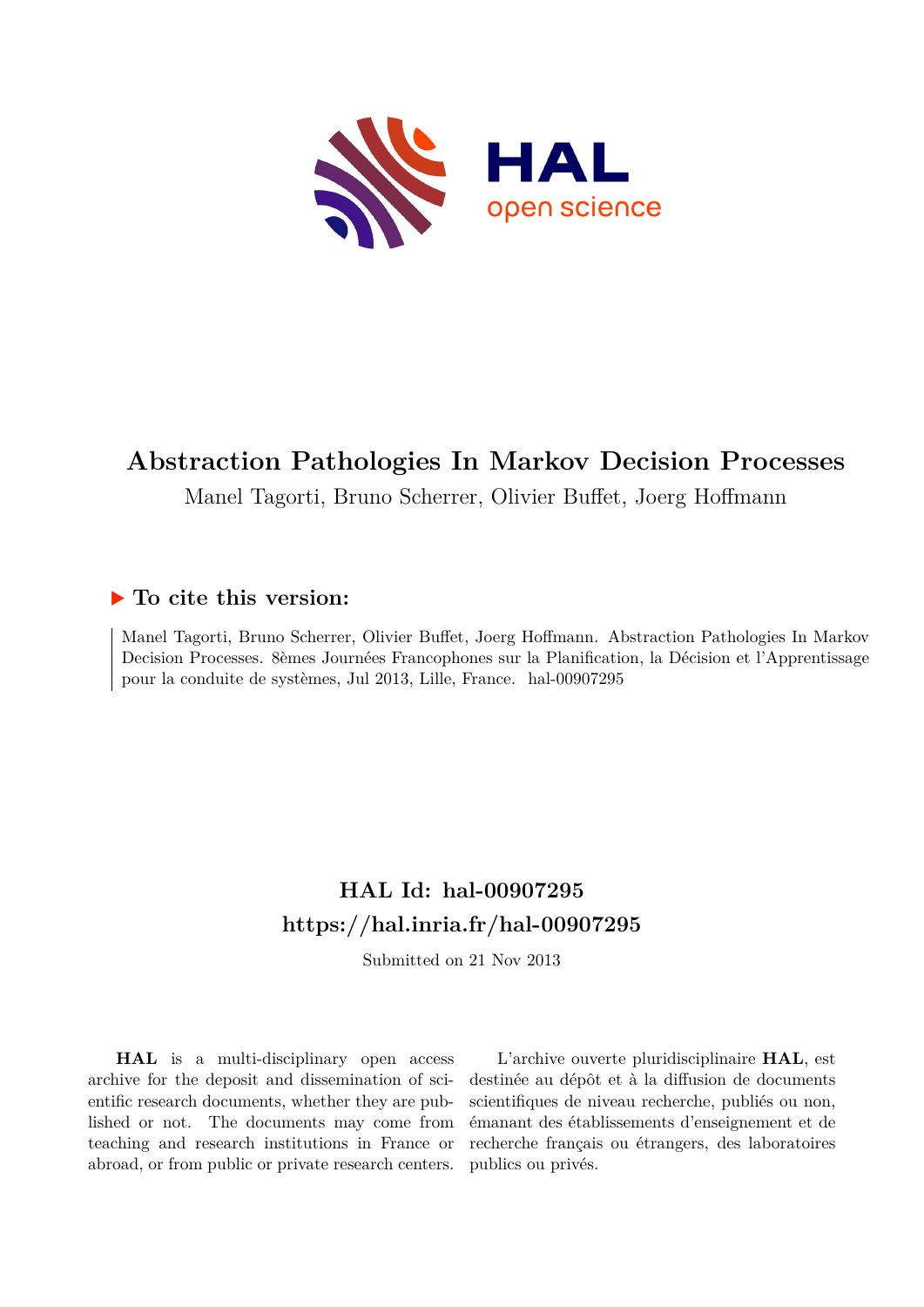# Abstraction Pathologies In Markov Decision Processes

Manel Tagorti<sup>1</sup>, Bruno Scherrer<sup>1</sup>, Olivier Buffet<sup>1</sup>, Jörg Hoffmann<sup>2</sup>

<sup>1</sup> INRIA

615, rue du Jardin Botanique 54600 Villers-les-Nancy. ` {manel.tagorti, bruno.scherrer, olivier.buffet}@inria.fr <sup>2</sup> Saarland University, Saarbrücken, Germany hoffmann@cs.uni-saarland.de

Abstract : Abstraction is a common method to compute lower bounds in classical planning, imposing an equivalence relation on the state space and deriving the lower bound from the quotient system. It is a trivial and well-known fact that refined abstractions can only improve the lower bound. Thus, when we embarked on applying the same technique in the probabilistic setting, our firm belief was to find the same behavior there. We were wrong. Indeed, there are cases where *every* direct refinement step (splitting one equivalence class into two) yields strictly *worse* bounds. We give a comprehensive account of the issues involved, for two wide-spread methods to define and use abstract MDPs. Keywords : Abstractions, Markov Decision Processes, Heuristic.

## 1 Introduction

In classical planning, an abstraction is a mapping  $\alpha$  from the set of all states into a smaller set of abstract states ( $[s]_\alpha$  denoting the set of states t where  $\alpha(t) = \alpha(s)$ ). This is used to derive a lower bound  $h^\alpha(s)$ on the remaining cost of any state s. Namely,  $\alpha$  induces an abstract planning problem over the abstract state space: (i) an abstract state  $[s]_{\alpha}$  is a goal iff it contains at least one original goal state, and (ii) a transition from  $[s]_{\alpha}$  to  $[s']_{\alpha}$  exists iff there exist  $t \in [s]_{\alpha}$  and  $t' \in [s']_{\alpha}$  so that the original state space has a transition from t to t'. The abstract planning problem is a relaxed version of the original one –or, conversely, the original problem is more constrained– so that, given a state  $s$ , the cost of an abstract plan starting from  $[s]_{\alpha}$  is at most equal to the cost of a plan starting from s, and can thus be used as a lower bound  $h^{\alpha}(s)$ . Prominent examples of this method are pattern databases Edelkamp (2001); Haslum *et al.* (2007) and merge-and-shrink abstractions Helmert *et al.* (2007); Nissim *et al.* (2011); Katz *et al.* (2012).

A refinement of  $\alpha$  is an abstraction  $\alpha'$  resulting from  $\alpha$  by splitting some of the block states, i.e., for all s we have  $[s]_{\alpha'} \subseteq [s]_{\alpha}$ . It is commonplace that refinements can only improve the heuristic, i.e.,  $h^{\alpha}(s) \le$  $h^{\alpha'}(s)$  for all s: If we split block states apart, then the solution paths can only get longer and thus more costly (assuming non-negative costs as usual). Indeed, this observation is so simple that, to our knowledge, no-one yet bothered to state it in a paper and its first appearance is in Malte Helmert's 2010 lecture slides.<sup>1</sup>

Our initial agenda in this research was to solve MDPs using heuristic search methods like LRTDP Bonet & Geffner (2003), our focus being to compute heuristic functions by starting with a coarse abstraction and iteratively refining it. Against the background described above, as a warm-up exercise we embarked on proving that the essential property of refinements – they can only improve the heuristic – is true in that setting as well. Which was all fine, except we ended up proving the opposite.

First things first, to conduct this kind of research for MDPs one needs to first define what the "quotient system" and the corresponding heuristic functions are. This is non-trivial because, in difference to the classical case where all we are interested in is which states can transition to which other states in principle, now we need to define transition *probabilities* for the abstract MDP. To illustrate, if action a maps s into a state from  $[s']_\alpha$  with probability 0.9, but maps  $t \in [s]_\alpha$  into a state from  $[s']_\alpha$  with probability 0.1, which probability should we assign for a to map  $[s]_{\alpha}$  into  $[s']_{\alpha}$ ?

A simple answer is to assign the average probability over all states in  $[s]_{\alpha}$ . In the example, this would yield the transition probability 0.5. A main issue with this approach is that the resulting heuristic function

<sup>1</sup>http://www.informatik.uni-freiburg.de/˜ki/teaching/ss10/aip/aip10.pdf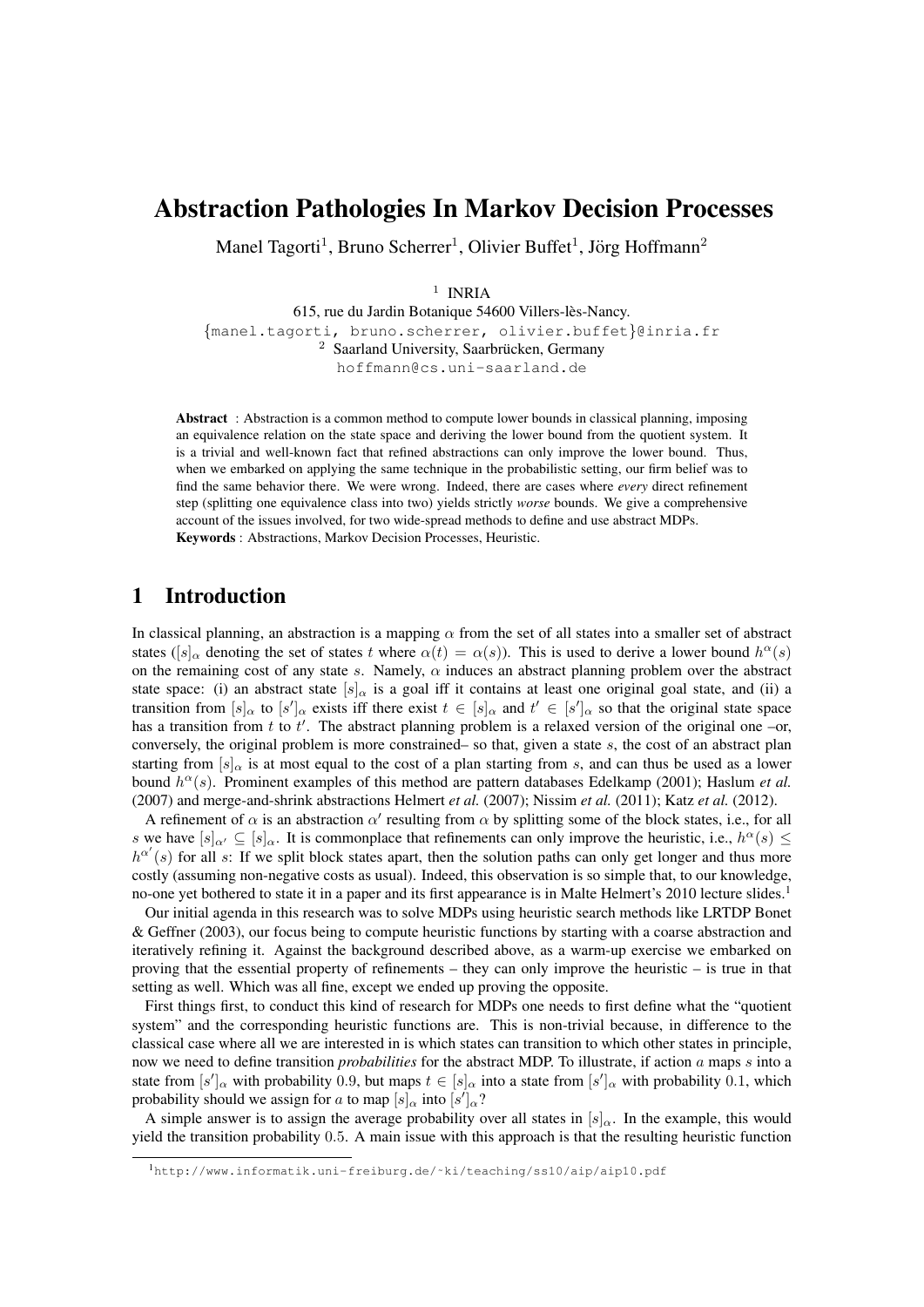– the value function of the abstract MDP – is neither a lower bound nor an upper bound on the value function of the original MDP. Givan et al. Givan *et al.* (2000) fix this by basically considering intervals of transition probabilities (in the example, the interval  $[0.1, 0.9]$ ). They derive a lower bound on the original value function (expected reward) by selecting the probabilities pessimistically, and derive an upper bound of the original value function by selecting the probabilities optimistically.

We first proved that, for the average-probability approach, there exist an MDP, a state s, an abstraction  $\alpha$ , and refined  $\alpha'$  so that the error of  $h^{\alpha'}(s)$  relative to the original value function is larger than that of  $h^{\alpha}(s)$ . This may be duly understood as an accident pertaining to the sketchy nature of this approach; indeed, as we show, the original MDP does not have to be non-deterministic to provoke this kind of behavior. However, we next proceeded to prove the same property for Givan et al.'s approach. Worse, even: We constructed an MDP, a state s, and  $\alpha$  so that *all* direct refinements  $\alpha'$  (resulting from  $\alpha$  by splitting a single block state) result in strictly worse bounds. More naturally than for the average-probability approach, non-determinism is required for this, i.e., if the original MDP is deterministic then every refinement results in better bounds.

In the remainder of the paper, we first give the necessary background definitions. We then explain our results in the order described above.

#### 2 Markov Decision Processes and Abstractions

Markov Decision Processes (MDPs) are a general framework for modeling decision-making problems in stochastic environments. We define an MDP as follows

Definition 1. *A Markov Decision Process is given by a (finite) state space* S*, a (finite) action space* A*, a reward function*  $R: S \times A \to \mathbb{R}$  and transition probabilities  $p(s, a, s')$  which determine the probabilities *of transition when performing action* a *in state* s*.*

A deterministic policy  $\pi : S \to A$  assigns an action to each state, and we are looking for the optimal policy  $\pi^*$ , i.e., one that maximizes for all  $s \in S$  the return

$$
V^{\pi}(s) = E_{\pi} \left[ \sum_{t=0}^{\infty} \gamma^{t} R_{t} | s_{0} = s \right],
$$

where  $\gamma$  is the discount rate taken in [0, 1).

The related value  $V^*$  is the unique solution of the equation  $V^* = TV^*$  where T is the Bellman operator defined as :

$$
\forall s, \ V^*(s) = TV^*(s) = \max_{a} \left( R(s, a) + \gamma \sum_{s' \in S} p(s, a, s') V^*(s') \right).
$$

Determining  $\pi^*$  may be infeasible in MDPs with large state spaces. In this paper we simplify the problem by employing state abstractions. Abstractions provide a smaller representation  $M_{\alpha}$  of the original MDP M. The image of M under an abstraction  $\alpha$  is defined on a state space  $S_{\alpha}$  smaller than S. Indeed  $S_{\alpha}$ is a partition of S consisting of block states  $[s]_{\alpha}$ . We assign to each block-state, given an action  $a \in A$ , the reward  $R([s]_{\alpha}, a)$  and the transition probabilities  $p([s]_{\alpha}, a, [s_1]_{\alpha})$  for all  $[s_1]_{\alpha} \in S_{\alpha}$ . The useful abstractions are the ones that induce a small error of approximation when considering  $M_{\alpha}$  instead of M. We would like to identify such abstractions by comparing a given abstraction to its (direct) refinement, in terms of approximation error.

#### 2.1 Abstractions' Refinement

**Definition 2.** Let  $\alpha$  and  $\alpha'$  be two abstractions of an MDP M. We say that  $\alpha'$  is finer than  $\alpha$ , denoted  $\alpha' \succeq \alpha$ , *iff for any states*  $s, s' \in S$ ,  $\alpha'(s) = \alpha'(s')$  *implies*  $\alpha(s) = \alpha(s')$ . We can also say that  $\alpha$  *is* coarser *than*  $\alpha'$ *, denoted*  $\alpha \preceq \alpha'$ *.* 

*We have*  $\alpha'$  *a* direct refinement *of*  $\alpha$  *if there exist states*  $s_1, s_2 \in S$  *such that*  $[s_1]_{\alpha} = [s_2]_{\alpha}$ ,  $[s_1]_{\alpha'} \neq [s_2]_{\alpha'}$ ,  $[s_1]_{\alpha} = [s_1]_{\alpha'} \cup [s_2]_{\alpha'}$ , and  $\alpha'(s) = \alpha(s)$  for all  $s \in S \setminus [s_1]_{\alpha}$ .

We show in what follows that the error induced by  $\alpha'$  may in some cases be higher than the one induced by  $\alpha$ . But before that we have first to specify the parameters (rewards and transition probabilities) related to the abstract representation  $M_{\alpha}$  of M.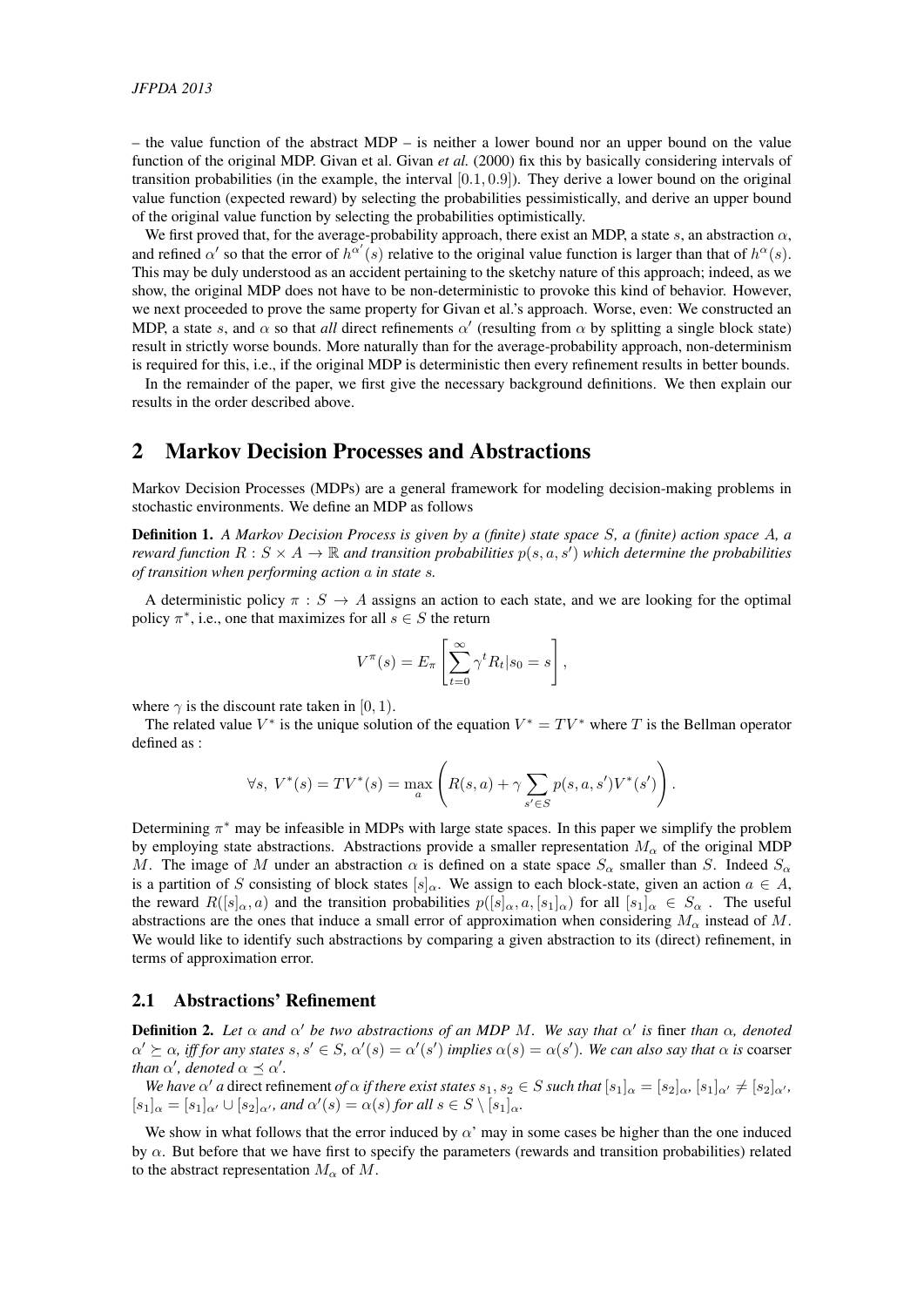#### 3 Average MDPs

We consider in this section the abstraction  $\alpha$  that connects an MDP M to its average representation. In other words,  $\alpha$  maps an MDP M defined on S to an average MDP  $M_{\alpha}$ , defined on  $S_{\alpha}$ , and admits as parameters, the averages of rewards and transitions over all states contained in the block state [s] $\alpha$  (Ortner, 2011), i.e., we have for all  $a \in A$ :

$$
R([s]_{\alpha}, a) = \frac{1}{|[s]_{\alpha}|} \sum_{s_1 \in [s]_{\alpha}} R(s_1, a) \text{ and}
$$

$$
p([s]_{\alpha}, a, [s']_{\alpha}) = \frac{1}{|[s]_{\alpha}|} \sum_{s_1 \in [s]_{\alpha}} \sum_{s_2 \in [s']_{\alpha}} p(s_1, a, s_2).
$$

We denote here by  $\left| \left[ s \right]_{\alpha} \right|$  the cardinal of all states in  $\left| s \right|_{\alpha}$ .

We choose as approximation error  $E_{\alpha}$ , the average error, estimated by taking the average difference between the true value V taken in a state s and the value  $V_\alpha$  of its corresponding block state  $[s]_\alpha$ ,

$$
E_{\alpha} = \frac{1}{|S|} \sum_{s \in S} |V_{\alpha}([s]_{\alpha}) - V^*(s)|.
$$

This approximation error may increase when we refine the abstraction  $\alpha$ . We illustrate in Figure 1 and example in which the number of states where the (local) error increases-after a refinement-is greater than the one where the (local) error decreases, causing the increase of the average error.

**Proposition 1.** *There exists a deterministic MDP M, an abstraction*  $\alpha$  *and a refinement*  $\alpha'$  *of*  $\alpha$  *such that*  $E_{\alpha} < E_{\alpha'}$ .

*Proof.* Consider the MDP M in Figure 1 with a single action  $\{a\}$  and a discount rate  $\gamma = 1$  (the result would not change for  $\gamma < 1$  but close enough to 1). The states in  $\{2, ..., k\}$  ( $k > 2$ ) are similar: they admit the same rewards ( $R = 0$ ) and have the same dynamics : they reach the neighboring state with probability one. The states in  $\{k+1,...,n\}$  are also similar: they all reach the goal G with probability one and they admit a non-negative reward  $R_2$ . The state 1 admits a reward  $R(1) = R_1 \ll R_2$  and reaches the goal with probability one.

Taking  $V(G) = 0$ , we then have  $V(1) = R_1$ , and  $V(i) = R_2$  forall i in  $\{2, ..., n\}$ .

Based on those similarities one can construct a perfectly suitable abstraction  $\alpha_0$  ( $E_{\alpha_0} = 0$ ) which aggregates similar states in the same block, i.e., in our case  $\alpha_0 : S \to 1, \{2, ..., k\}, \{k+1, ..., n\}, G$ .

Consider now the abstraction  $\alpha_1 : S \to \{1, ..., k\}, \{k+1, ..., n\}, G$ , where the states 1 and  $\{2, ..., k\}$  are in the same block (Figure 1). The similarity will be then broken resulting in a strictly positive error  $E_\alpha$ . The related values are

$$
V_{\alpha_1}(\{k+1,...,n\}) = \frac{(n-k)R_2}{n-k} = R_2 \text{ and}
$$
  

$$
V_{\alpha_1}(\{1,...,k\}) = \frac{R_1}{k} + \frac{k-2}{k}V_{\alpha_1}(\{1,...,k\}) + \frac{1}{k}V_{\alpha_1}(\{k+1,...,n\}) = \frac{R_1 + R_2}{2} \neq R_2.
$$

And the induced error is

$$
E_{\alpha_1} = \frac{1}{n} \sum_{i=1}^k |V(i) - V_{\alpha_1}(\{1, ..., k\})| \sim k \frac{R_2}{2n} \text{ for } R_1 \ll R_2.
$$

Let  $\alpha_2 : S \to \{1, ..., n\}$ , G be the abstraction which aggregates states 1, 2, ..., n together (Figure 1), the value  $V_{\alpha_2}(\{1, ..., n\})$  is equal to

$$
V_{\alpha_2}(\{1, ..., n\}) = \frac{R_1 + (n - k)R_2}{n} + \frac{k - 1}{n}V_{\alpha_2}(\{1, ..., n\}) \sim R_2 \text{ for } k \ll n
$$

and hence

$$
E_{\alpha_2} \sim \frac{1}{n} |V(1) - V_{\alpha_2}(\{1, ..., n\})| \sim \frac{1}{n} R_2.
$$

We can see that the error  $E_{\alpha_1}$  is strictly larger than  $E_{\alpha_2}$  for a number of states k strictly greater than 2.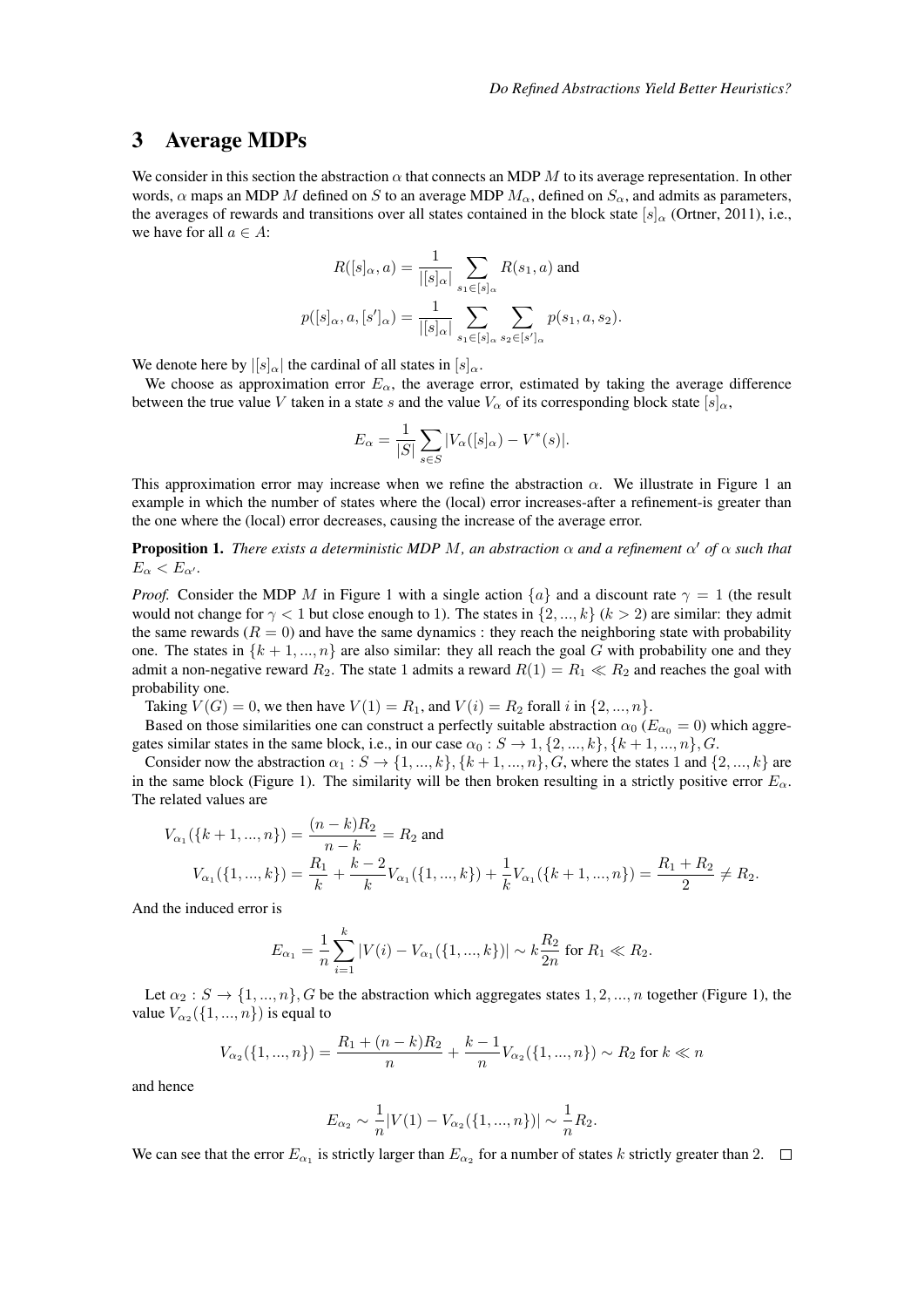

Figure 1: From the top to the bottom: The MDP M, the abstraction  $\alpha_1$  and the abstraction  $\alpha_2$  ( $\alpha_0$  is not shown). The parentheses denote the reward (on the left) and the transition probabilities (on the right).

#### 4 Bounded-parameter MDPs

Rather than approaching  $V^*$  with fixed values  $V_\alpha$ , it is possible to establish bounds on the MDP's parameters so as to get bounds on  $V^*$ . So we considered the abstraction  $\alpha$  that associates, for each (action)  $a$  in  $A$ , each block state  $[s]_{\alpha}$  with the intervals' parameters ((Givan *et al.*, 2000)):

$$
R^{\updownarrow}([s]_{\alpha}, a) = [\min_{s \in [s]_{\alpha}} R(s, a), \max_{s \in [s]_{\alpha}} R(s, a)]
$$
  

$$
p^{\updownarrow}([s]_{\alpha}, a, [s']_{\alpha}) = [\min_{s_1 \in [s]_{\alpha}} \sum_{s_2 \in [s']_{\alpha}} p(s_1, a, s_2), \max_{s_1 \in [s]_{\alpha}} \sum_{s_2 \in [s']_{\alpha}} p(s_1, a, s_2)].
$$

We get hence what we call a *a bounded parameter Markov Decision process* (BMDP) more commonly defined as:

Definition 3. *A Bounded parameter Markov Decision Process is given by a (finite) state space* Σ*, a (finite)* action space A, an interval of rewards  $R^{\updownarrow}(\sigma,a)$ ,  $\forall\sigma\in\Sigma, a\in A$ , and an interval of transition probabilities  $p^{\updownarrow}(\sigma, a, \sigma')$ ,  $\forall \sigma, \sigma' \in \Sigma, a \in A$ .

Each state of the BMDP has a range of values depending on  $R$  and  $p$ . We can assign to each state a closed interval of value functions  $[V^-(\sigma), V^+(\sigma)]$  where  $V^-$  corresponds to the pessimistic bound and  $V^+$  to the optimistic one.

Our abstract representation  $M_{\alpha}$  is then a BMDP where the state space  $\Sigma$  coincides with state space  $S_{\alpha}$ . We would like to estimate the value bounds  $V_{\alpha}^+$  ans  $V_{\alpha}^-$  related to  $M_{\alpha}$ . Givan *et al.* have proposed an algorithm, the interval value iteration IVI, to do so. To make explicit the two Bellman's operators hidden behind this algorithm  $(T^+$  and  $T^-$ ), we first need to introduce the notion of *compatibility* with respect to an abstraction.

Definition 4. *An MDP* N *is compatible with* M *with respect to the abstraction* α *if for all* s*, and for all*  $a, R_N(s,a)\in R_M^{\updownarrow}([s]_{\alpha},a)$  and for all  $s,s',a$ ,  $\sum_{s_1\in [s']_{\alpha}}p_N(s,a,s_1)\in p_M^{\updownarrow}([s]_{\alpha},a,[s']_{\alpha}).$ *The set of all MDPs compatible with* M *with respect to*  $\alpha$  *is denoted*  $[M]_{\alpha}$ *.*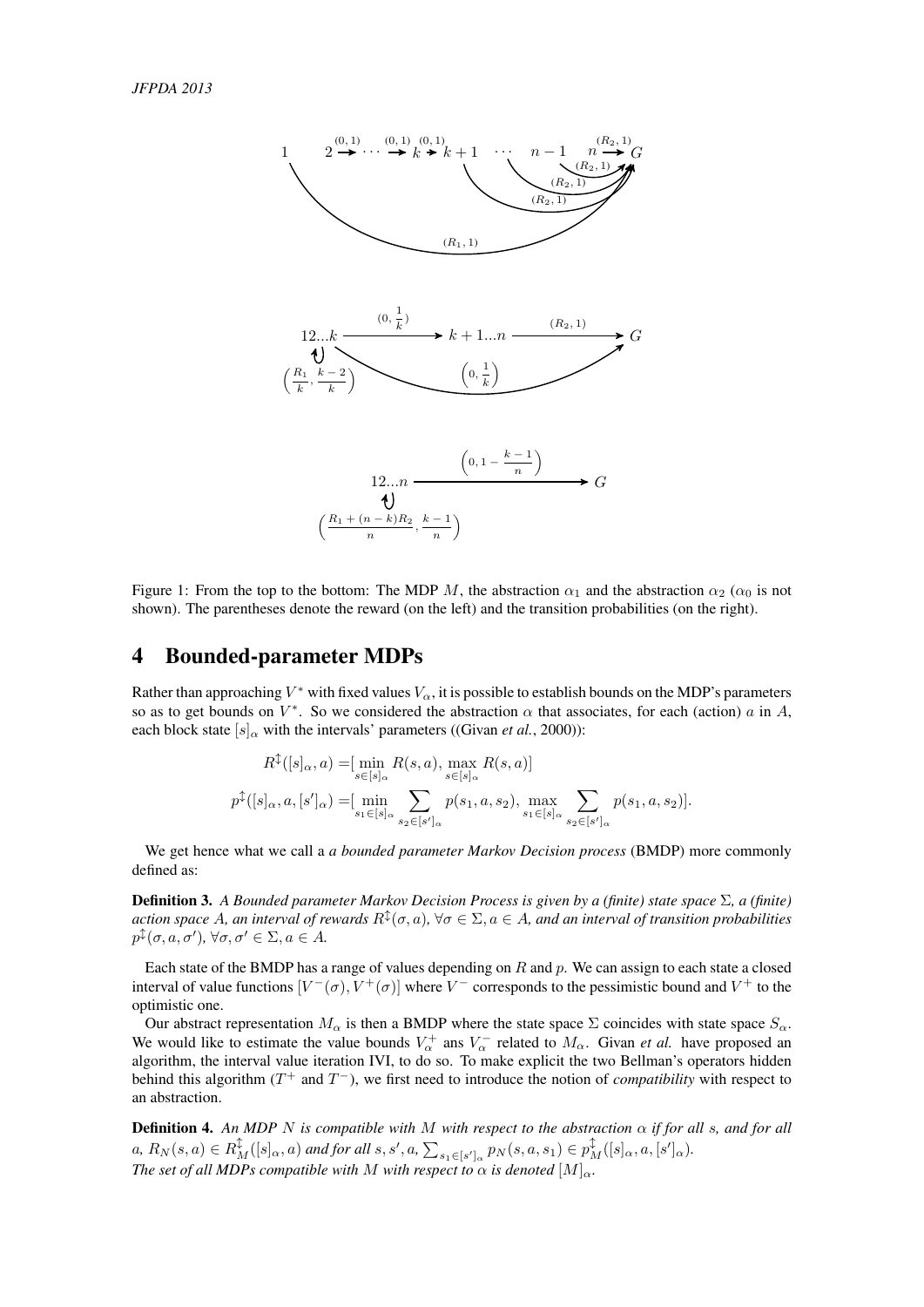Figure 2 gives an example of an MDP  $N$  compatible with an MDP  $M$  with respect to the abstraction  $\alpha$  : 1, 2, 3  $\rightarrow$  {1, 2}, 3.



Figure 2: From left to right, the MDP M, the BMDP  $M_{\alpha}$ ,  $\alpha$  : 1, 2, 3  $\rightarrow$  {1, 2}, 3 and the MDP N compatible with M with respect to  $\alpha$ . The parenthesis denote the reward (on the left) and the transitions (on the right)

We claim that the Bellman operators  $T^+$  and  $T^-$  used to estimate  $V^+_\alpha$  and  $V^-_\alpha$  can be written in this way, for all s:

$$
T^{+}[V](s) = \max_{a \in A} \max_{N \in [M]_{\alpha}} R_{N}(s, a) + \gamma \sum_{s' \in S} p_{N}(s, a, s')V(s'),
$$
  

$$
T^{-}[V](s) = \max_{a \in A} \min_{N \in [M]_{\alpha}} R_{N}(s, a) + \gamma \sum_{s' \in S} p_{N}(s, a, s')V(s').
$$

By taking iteratively the max (resp the min) on the set of compatible MDPs and by choosing the optimal policy, we can see that those two operators converge to fixed values. Indeed  $T^+$  and  $T^-$  are  $\gamma$ -contracting so, by the Banach fixed point Theorem, they admit unique fixed points  $V^+_\alpha$  and  $V^-_\alpha$  (which are constant per block), i.e.,  $T^+V^+_\alpha = V^+_\alpha$  and  $T^-V^-_\alpha = V^-_\alpha$ . There exists an optimistic MDP  $M^{opt}$  (respectively a pessimistic MDP  $M^{pes}$ ) and a corresponding optimal (optimistic) policy  $\pi^{opt}$  (respectively an optimal (pessimistic) policy  $\pi^{pes}$ ) for which the value  $V^+_\alpha$  (resp  $V^-_\alpha$ ) is reached. The MDPs  $M^{opt}$  and  $M^{pes}$  belong to  $[M]_{\alpha}$ .

Before proceeding to the next step –the choice of the abstraction that would ensure better bounds–, we first show that these values are indeed bounds on  $V^*$ . This is precisely what is stated in this following theorem.

**Theorem 1.** *(Givan* et al., 1997) For any MDP M and abstraction  $\alpha$  *of the states of* M, bounds on the *BMDP*  $M_{\alpha}$  *apply also to*  $M$ *, i.e.,*  $\forall s \in S$ *,*  $V^*(s) \in [V_{\alpha}^-([s]_{\alpha}), V_{\alpha}^+([s]_{\alpha})]$ *.* 

*Proof.* <sup>2</sup> The proof is done using Value Iteration. With initial value  $V^0 = V^+_{\alpha}$  we have, for all s,

$$
V^{1}(s) = \max_{a} R_{M}(s, a) + \gamma \sum_{s' \in S} p_{M}(s, a, s') V_{\alpha}^{+}([s']_{\alpha}).
$$

Since  $V^+_{\alpha}$  is a fixed point of  $T^+$  and  $M \in [M]_{\alpha}$ , we can see that

$$
V^{1}(s) \le \max_{a \in A} \max_{N \in [M]_{\alpha}} R_{N}(s, a) + \gamma \sum_{s' \in S} p_{N}(s, a, s') V_{\alpha}^{+}([s']_{\alpha})
$$
  

$$
\le V_{\alpha}^{+}([s]_{\alpha}) = V^{0}(s).
$$

The Bellman operator T is monotone, so that we have  $T^nV^1 \leq T^nV^0 = V^0$ . By taking the limit, we get  $V^*(s) \leq V^+_{\alpha}([s]_{\alpha})$ . A similar proof may be applied to the pessimistic bound.  $\Box$ 

<sup>2</sup>*This proof does not appear in (Givan* et al.*, 1997) but it has been established thanks to a correspondence with R. Givan.*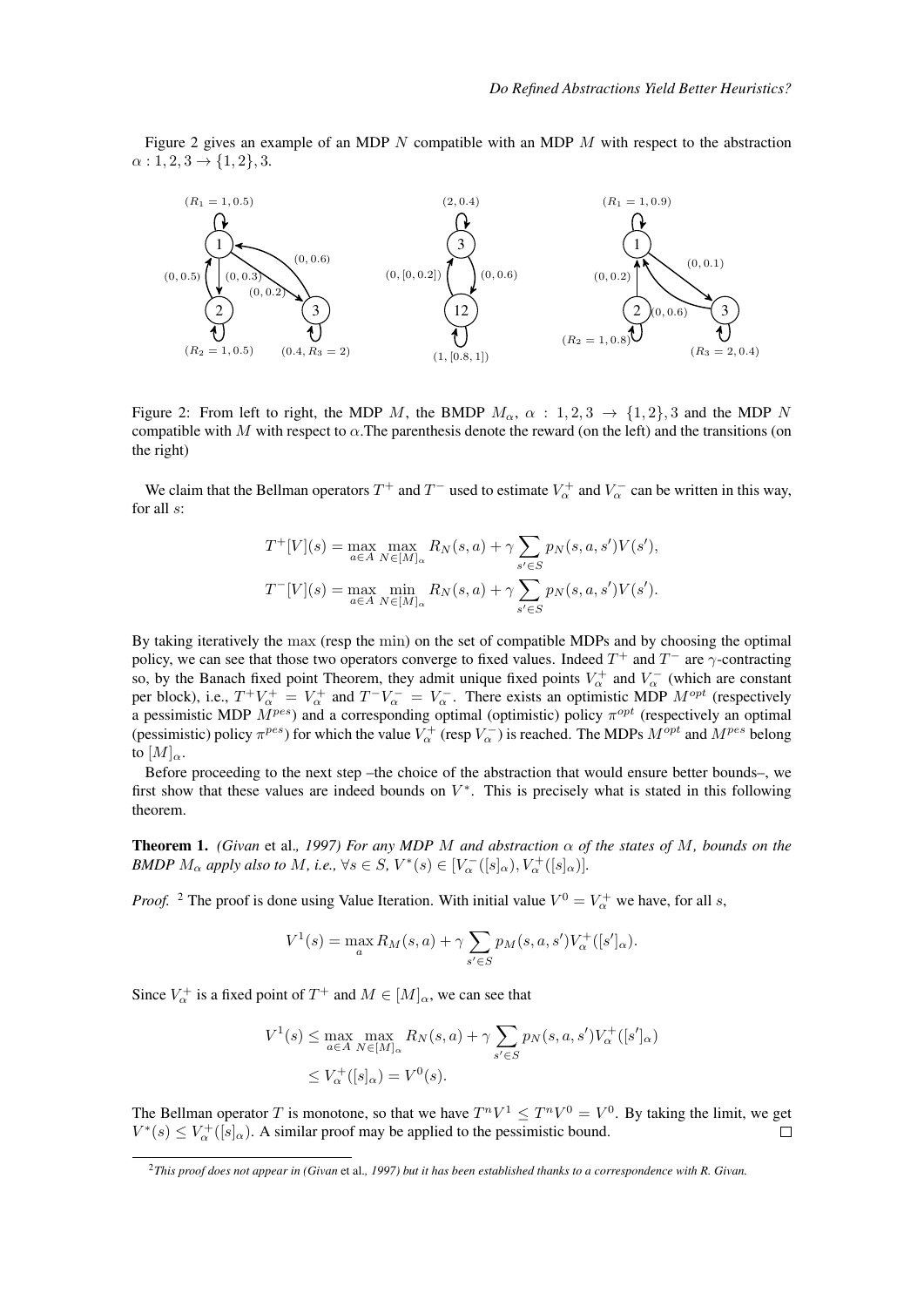#### 4.1 Value Bounds using finer abstractions

As previously done for the average model, we will compare the two errors  $G_{\alpha}$  and  $G_{\alpha'}$  induced by the BMDP  $M_{\alpha}$  and its direct refinement  $M_{\alpha'}$ , where, for an abstraction  $\alpha$ ,  $G_{\alpha}$  measures the gap between the two bounds in each state, for all s:

$$
G_{\alpha}(s) = (V_{\alpha}^+([s]_{\alpha}) - V_{\alpha}^-([s]_{\alpha})).
$$

The proposition below states a sufficient condition under which the finer abstraction  $\alpha'$  yields better value bounds than  $\alpha$  and therefore decreases the error  $G_{\alpha}$ . Indeed, if the set of MDPs compatible with M with respect to the finer abstraction are also compatible with  $M$  with respect to the coarser abstraction, then we get the inclusion of the value function intervals.

**Proposition 2.** *Given an MDP M and two abstractions*  $\alpha$  *and*  $\alpha'$  *s.t.*  $\alpha' \succeq \alpha$  *and*  $[M]_{\alpha'} \subseteq [M]_{\alpha}$  *then, for all*  $s \in S$ *,* 

$$
[V^-_{\alpha'}([s]_{\alpha'}),V^+_{\alpha'}([s]_{\alpha'})]\subseteq[V^-_\alpha([s]_\alpha),V^+_\alpha([s]_\alpha)].
$$

*Proof.* Value Bounds computation can be considered as a case of an alternating two players stochastic game where one choose the optimal policy while the other choose the optimal MDP. For the upper bound, we can then invert the two max in the Bellman operators' expressions ((Givan *et al.*, 2000)). This would not change the final result, so we have

$$
V_{\alpha}^{+}([s]_{\alpha}) = \max_{N \in [M]_{\alpha}} V_{N}^{*}(s).
$$

For the lower bound, more detailed arguments have been established in Bertsekas & Tsitsiklis (1996) to set the inversion of the max and the min terms, so we get:

$$
V_{\alpha}^{-}([s]_{\alpha}) = \min_{N \in [M]_{\alpha}} V_{N}^{*}(s).
$$

Given that  $[M]_{\alpha'}$  is included in  $[M]_{\alpha}$ , then by taking the max, (respectively the min) the result follows.  $\square$ 

We will study next two cases : the deterministic case, where the sufficient condition is always satisfied, and the stochastic case, where it is not necessarily satisfied, for which we will give an example.

#### **4.1.1** Deterministic case: probabilities in  $\{0, 1\}$

**Corollary 1.** If we consider a deterministic MDP and two abstractions  $\alpha$  and  $\alpha'$ , where  $\alpha'$  is a direct *refinement of*  $\alpha$ *, then for all*  $s \in S$ *,* 

$$
[V^-_{\alpha'}([s]_{\alpha'}),V^+_{\alpha'}([s]_{\alpha'})]\subseteq[V^-_\alpha([s]_\alpha),V^+_\alpha([s]_\alpha)].
$$

*Proof.* Let us consider an MDP N compatible with M under  $\alpha'$ . We will show that the sufficient condition of Proposition 2 is satisfied: N is also compatible with M under  $\alpha$ . Note that having N compatible with M with respect to an abstraction  $\alpha$ , according to Definition 4, is equivalent to having the inclusion of the parameter intervals i.e., for all s, and for all a,  $R_N^{\updownarrow}([s]_{\alpha}, a) \subseteq R_M^{\updownarrow}([s]_{\alpha}, a)$  and for all  $s, s', a, p_N^{\updownarrow}([s]_{\alpha}, a, [s']_{\alpha}) \subseteq p_M^{\updownarrow}([s]_{\alpha}, a, [s']_{\alpha})$ . Let  $[s_1]_{\alpha}$  be the state block in  $S_{\alpha}$  that we split into two blocks  $[s_2]_{\alpha'}$  and  $[s_3]_{\alpha'}$  (i.e., we have  $[s_2]_{\alpha'} \cup [s_3]_{\alpha'} = [s_1]_{\alpha}$ ). It is easy to check the inclusion of reward intervals under  $\alpha$  as for each action a:

$$
\min_{s \in [s_1]_\alpha} R_N(s, a) = \min(\min_{s \in [s_2]_\alpha'} R_N(s, a), \min_{s \in [s_3]_\alpha'} R_N(s, a)).
$$

Also, using the  $\alpha'$  compatibility hypothesis we have

$$
\min_{s \in [s_i]_{\alpha'}} R_N(s, a) \ge \min_{s \in [s_i]_{\alpha'}} R_M(s, a) \text{ for } i \text{ in } \{2, 3\}
$$

then

$$
\min_{s \in [s_1]_\alpha} R_N(s, a) \ge \min_{s \in [s_1]_\alpha} R_M(s, a).
$$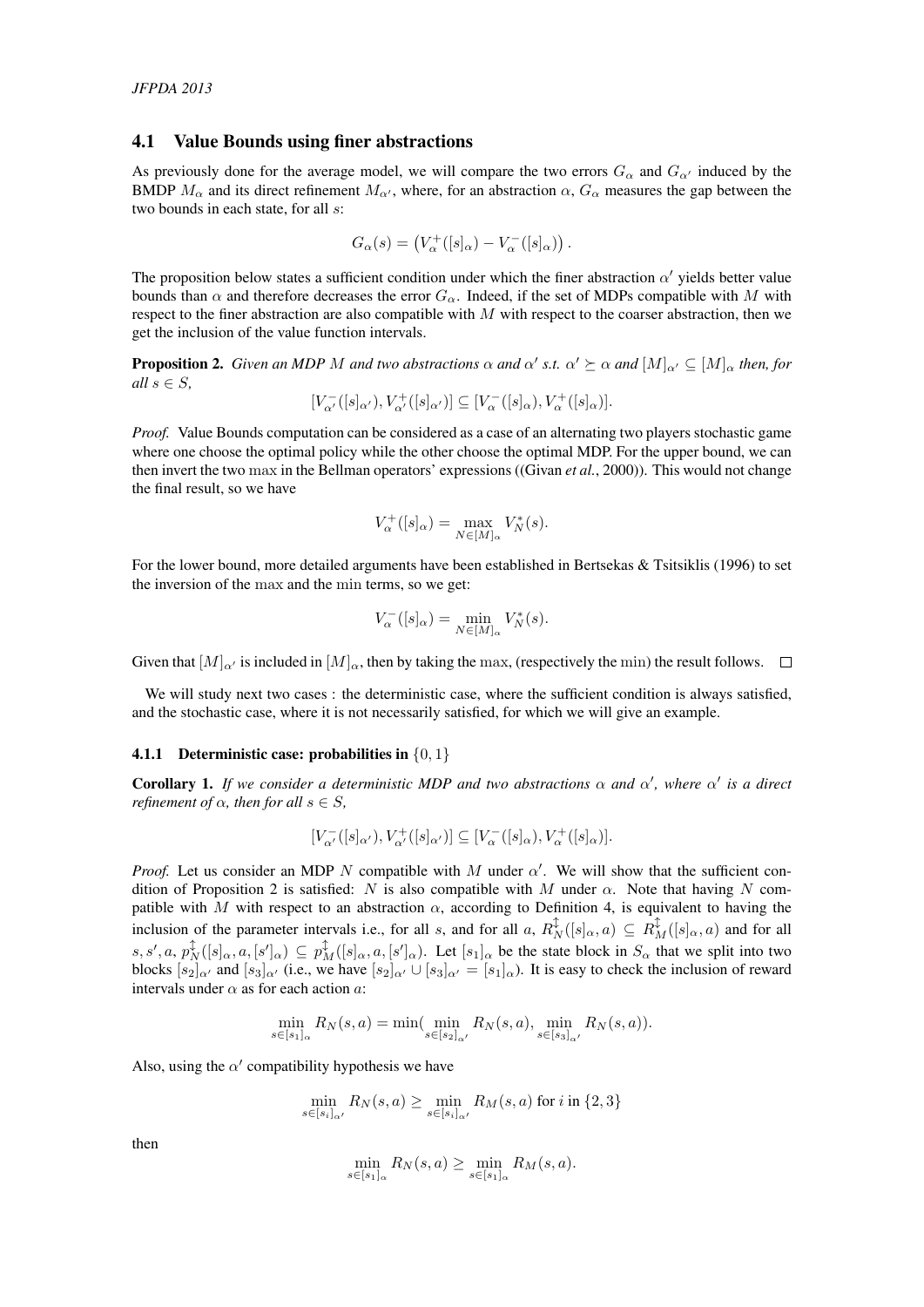By reasoning in a similar way for the upper bound, we get the inclusion of the reward intervals. The same arguments may be employed to state the inclusion of outgoing transition probabilities  $p([s_1]_\alpha, a, [s_4]_\alpha)$  for all  $s_4$  in S and a in A. So we will mainly focus on ingoing transition probabilities  $p([s_5]_{\alpha}, a, [s_1]_{\alpha})$  for all  $s<sub>5</sub>$  in S and we will show that

$$
\min p_N([s_5]_\alpha, a, [s_1]_\alpha) \ge \min p_M([s_5]_\alpha, a, [s_1]_\alpha). \tag{1}
$$

Since we work in a deterministic environment, probabilities can only take the values 0 or 1. For the case where  $\min p_N(\lbrace s_5 \rbrace_\alpha, a, \lbrace s_1 \rbrace_\alpha) = 1$ , inequality (1) is always verified. Now,  $\min p_N(\lbrace s_5 \rbrace_\alpha, a, \lbrace s_1 \rbrace_\alpha) = 0$  implies that there exist a state  $s'$  in  $[s_5]_\alpha$  and a block state  $[s_6]_\alpha$  distinct from  $[s_1]_\alpha$  such that  $p_N(s',a,[s_6]_\alpha)=$ 1. So we can find a state s'' in  $[s_5]_{\alpha}$  such that  $p_M(s'', a, [s_6]_{\alpha}) = 1$  as N is compatible with M under  $\alpha'$ . We then have Equation (1) and by Proposition 2 the final result follows.

 $\Box$ 

#### 4.1.2 Stochastic case

We would like to have an equivalent of Proposition 2 for the stochastic case but it turns out that in general the sufficient condition is no more fulfilled. In fact when we move to stochastic transitions, the sufficient condition in Proposition 2 becomes harder to satisfy. The successful MDP  $M$  has to verify specific conditions that depend on the choice of the abstractions  $\alpha$  and  $\alpha'$ . In other words, given an MDP M and an abstraction  $\alpha$  there does not always exist a refined abstraction  $\alpha'$  such that the sufficient condition is satisfied. Figure 3 shows a model of MDP in which we can not find the appropriate direct refinement  $\alpha'$ . Three states which admit the same rewards  $R(1) = R(2) = R(3) = 1$  and behave identically in the block  $\{1, 2, 3\}$  (the same probabilities in regards to the block  $\{1, 2, 3\}$ ,  $p(1, \{1, 2, 3\}) = p(2, \{1, 2, 3\}) = p(3, \{1, 2, 3\}) = 0.7$ . States 4 and 5 are goal states ( $V(4) = V(5) = 0$ ). We can find an MDP N compatible with M with respect to the abstraction  $\alpha'$  ( $S \to \{1,2\},3,4,5$ ) but not compatible with M with respect to the abstraction  $\alpha$  (S  $\rightarrow$  {1, 2, 3}, 4, 5). It suffices to take an MDP N whose parameter intervals are included in M's parameter intervals under  $\alpha'$  but admits real intervals rather than fixed real values under  $\alpha$ .

The condition stated in Proposition 2 is a sufficient condition, we can not *a priori* conclude about the existence of a refinement that would make the error of approximation decrease. Nevertheless, we have identified models of MDPs where every direct refinement strictly increases the error.

**Proposition 3.** *There exists an MDP M and an abstraction*  $\alpha$  *such that, for any direct refinement*  $\alpha'$  *of*  $\alpha$ *, we have:* (1) for all s in S,  $G_{\alpha}(s) \geq G_{\alpha}(s)$ , and (2) there exists s in S where  $G_{\alpha}(s) > G_{\alpha}(s)$ .

*Proof.* The MDP shown in Figure 3 is an example of such a model. The value  $V_{\alpha}(\{1, 2, 3\})$  related to the block  $\{1, 2, 3\}$  is a perfect heuristic for the states 1, 2 and 3. In fact we can see (for  $\gamma = 1$ ), using Theorem 1, that the optimistic and pessimistic bounds coincide:  $V_{\alpha}^{-}(\{1,2,3\}) = V_{\alpha}^{+}(\{1,2,3\}) = V(1) =$  $V(2) = V(3) = 3.33$ . If we refine the block  $\{1, 2, 3\}$  by splitting the block  $\{1, 2, 3\}$  into  $\{1, 2\}$  and  $\{3\}$ , then the error of approximation will strictly increase and we will obtain an interval of values rather than a precise value given by the coarser abstraction (we got those values by using Givan et al.'s algorithm). The approximation error  $G_{\alpha}$  equals to 0 for all the states while the approximation error  $G_{\alpha'}$  is:

$$
G_{\alpha'}(1) = G_{\alpha'}(2) \simeq 1 > 0 = G_{\alpha}(1) = G_{\alpha}(2)
$$
 and  
 $G_{\alpha'}(3) \simeq 1 > 0 = G_{\alpha}(3)$ .

Only one of all the possible refinements is detailed here but the same happens for the two other direct refinements:

• For the abstraction

$$
\alpha': 1, 2, 3, 4, 5 \to \{1, 3\}, \{2\}, \{4\}, \{5\}
$$
 we have  $V_{\alpha'}^{\pm}(\{1, 3\}) = [2.5, 4.78]$  and  $V_{\alpha'}^{\pm}(\{2\}) = [2.75, 4.34]$ .

- For the abstraction
	- $\alpha' : 1, 2, 3, 4, 5 \rightarrow \{1\}, \{2, 3\}, \{4\}, \{5\}$ we have  $V_{\alpha'}^{\pm}(\{2,3\}) = [2.25, 5.29]$  and  $V_{\alpha'}^{\pm}(\{1\}) = [2.9, 4.11]$ .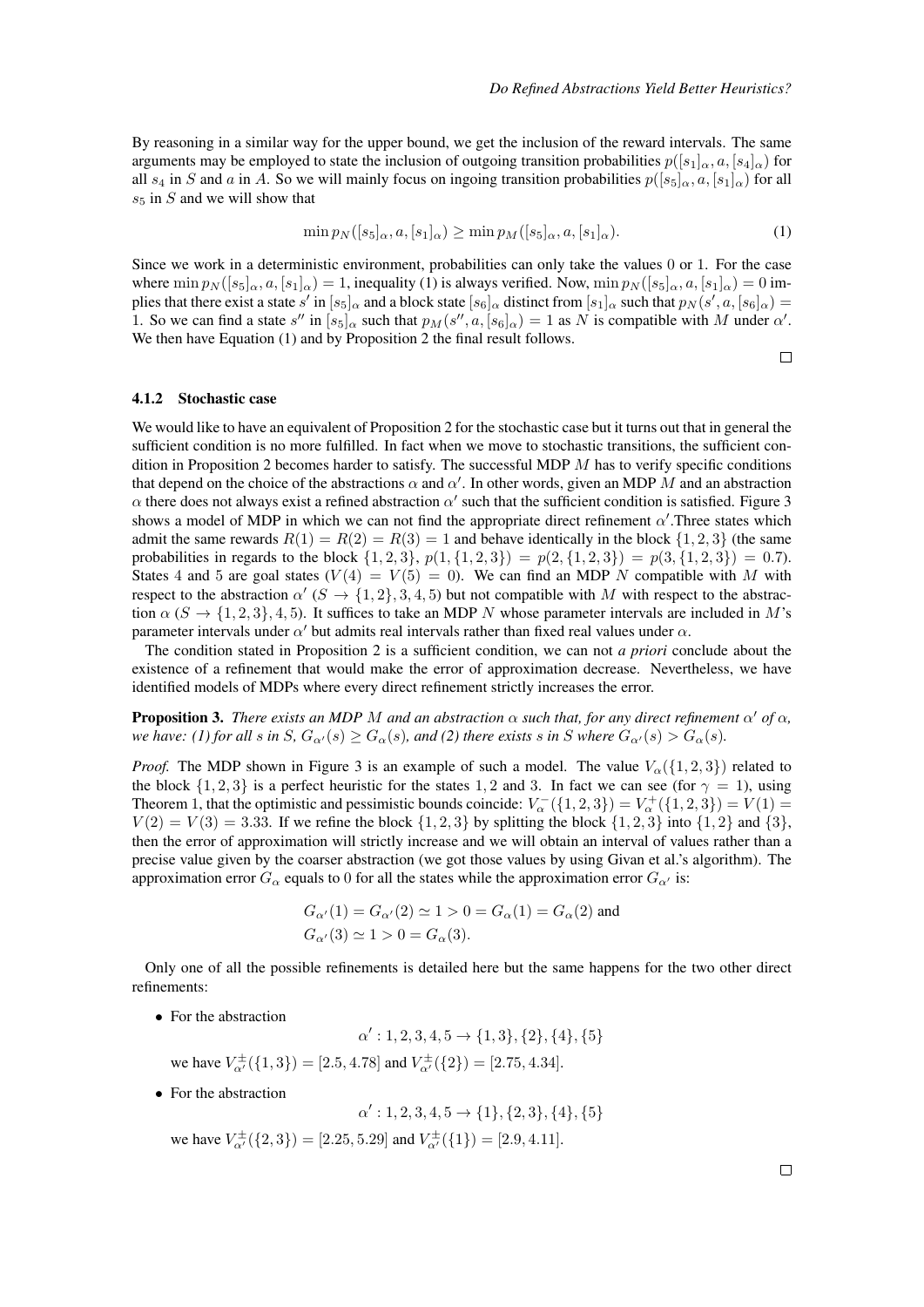We can even have a model inspired from the one above where the error strictly increases in each state. Indeed by taking  $\gamma = 0.9$  and by changing the transition probabilities in the initial model M to  $p(4, 4)$  $p(5, 5) = 0.9$  and  $p(4, 1) = p(5, 1) = 0.1$  (we keep the same rewards  $R(4) = R(5) = 0$ ), we can see that the gap  $G_{\alpha'}$  is strictly higher than  $G_{\alpha} = 0$  for each direct refinement  $\alpha'$ .



Figure 3: From left to right: the MDP M, the abstraction  $\alpha'$ , the abstraction  $\alpha$ . Edges are annotated with transition probabilities. The reward is:  $R(1) = R(2) = R(3) = 1 (= R({1, 2}) = R({1, 2, 3})$ , and  $R(4) = R(5) = 0.$ 

## 5 Related Work

Our work shows the limitations of some abstractions (state abstractions) in which refining an abstraction may increase the approximation error. This has already been observed in Waugh *et al.* (2009) in the case of an *i*-player poker game (*i* greater than 2). They looked at the exploitability<sup>3</sup> of each player's strategy with respect to each abstraction and they showed that it may increase while considering finer card abstractions. The same phenomenon has been observed when they considered betting abstractions – by restricting the number of betting options in each sequence of the game. Lately another example about "action abstractions" pathologies has been provided in Sandholm & Singh (2012).

It is important to notice here that, contrary to what has been done in those works, this paper deals with single action and player models. This suggests that, in some abstractions, notably BMDP abstraction, stochasticity alone can explain this pathological behavior, and that we do not need to consider the more general case of two-player game: the issues appear even in the case of a one-player game (MDP). Indeed, our counter-examples do not even contain any actual action choice, thus identifying this kind of pathology in a very canonical framework.

Interestingly, Kattenbelt et al. Kattenbelt *et al.* (2010) introduce a variant of abstraction for MDPs that, according to their results, does not exhibit said pathology: Every abstraction refinement step results in an improved bound. An interesting open question is how exactly their framework relates to BMDP abstraction.

### 6 Conclusions

Somewhat surprisingly, refining an abstraction does not guarantee, in the MDP setting, a refined, i.e., better, approximation of the value function. From a practical perspective, this observation might be reasonably classified as "odd but not crucial" – the loss of this guarantee is not per se an argument against trying to apply abstraction techniques for the computation of heuristic functions, as known from classical planning. The observation *might* be relevant to the practical effectiveness of such methods, where paying a higher price for the abstraction may result in less accuracy. But it remains to be seen whether that is of practical importance.

<sup>&</sup>lt;sup>3</sup>The exploitability is a metric connected to the Nash equilibrium strategy. It is equal to 0 in the case of a two-player extensive game.